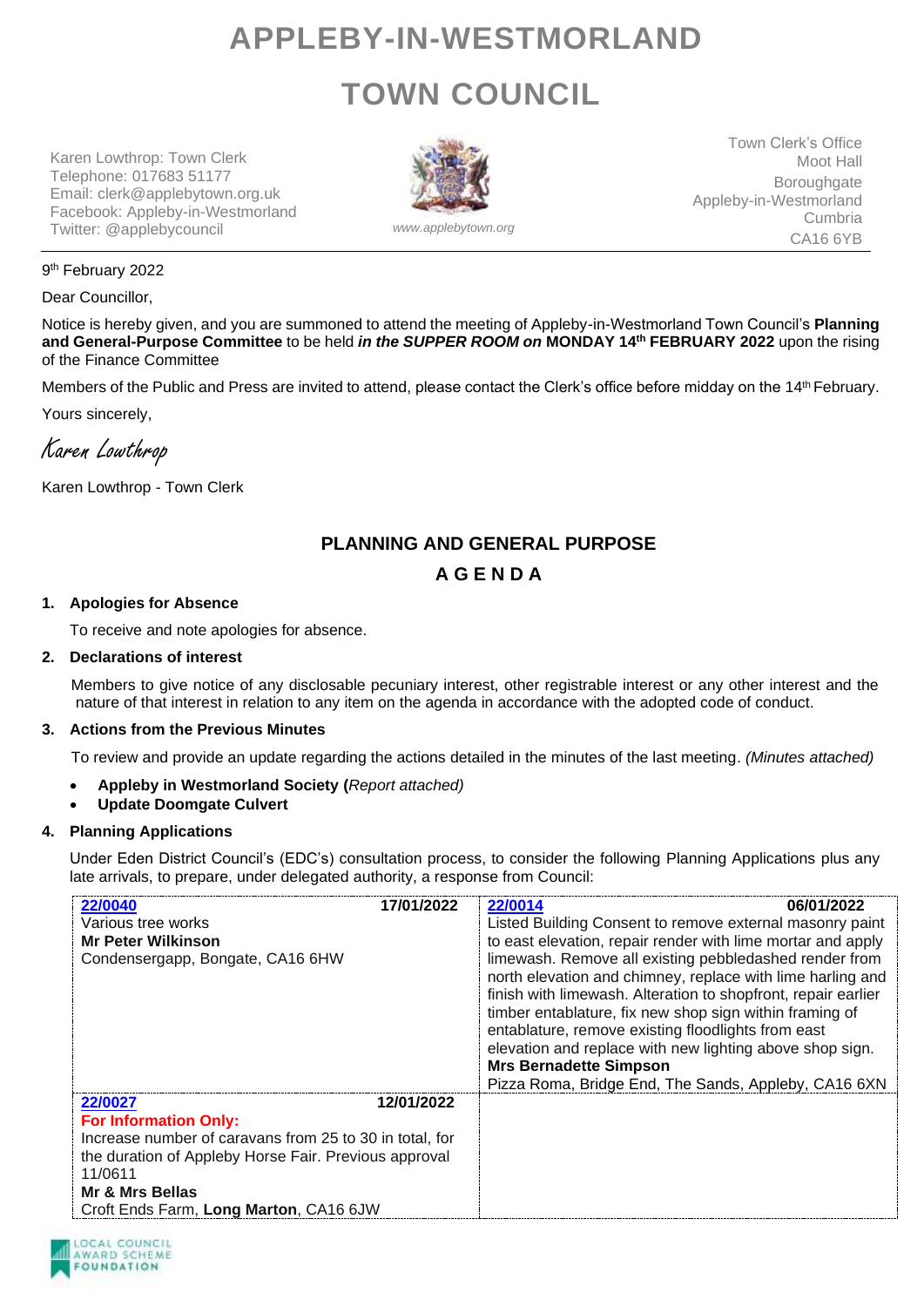# **5. Planning Decisions:**

**21/0997 31/01/2022** Reduction or felling of (T1) Tree in conservation area.

**Mr J Ashworth** The Limes, 54 Boroughgate, CA16 6XG

| 21/0869<br>26/01/2022<br>Development associated with the Appleby Flood Risk<br>Management Scheme, consisting of a new pumping<br>station control building within Broad Close Car Park, a<br>new outfall structure in the River Eden and<br>reconfiguration of Broad Close Car Park<br><b>Environment Agency</b><br>Broadclose car park, CA16 6QR<br>21/0504<br>26/01/2022 |
|---------------------------------------------------------------------------------------------------------------------------------------------------------------------------------------------------------------------------------------------------------------------------------------------------------------------------------------------------------------------------|
| Proposed first floor gable end elevation extension.                                                                                                                                                                                                                                                                                                                       |
| Mr & Mrs Dowding<br>9 Mill Hill, CA16 6UR                                                                                                                                                                                                                                                                                                                                 |

**21/0684 07/02/2022** Conversion of store room above garage to form ancillary living accommodation and addition of balcony. **Mr J Dinsdale** Hilltop Cottage, Bongate, CA16 6HW<br>21/0841

# Proposed detached garage.

**Mr & Mrs PI Johnson**

1 Drawbriggs Lane, CA16 6HY

**21/0677 19/01/2022**

**21/0841 26/01/2022**

Listed building consent for replacement of single glaze timber windows with uPVC woodgrain effect double glazed windows. **Mrs J Allison**

Flat 1, Kingstone House, Battlebarrow, CA16 6XT

# **6. Chairman's Report**

To receive any **Chairman's Report** and answer any Councillors' questions

# **7. Preparations for Queen's Platinum Jubilee**

Councillor Kate Wignall to propose formation of a Jubilee Working Group.

# **8. Councillors' reports and items for future agendas**

Councillors to report minor matters of information not included elsewhere on the agenda and to raise items for future agendas. (*Councillors are reminded that this is not an opportunity for debate or decision making.)*

# **9. Next Meeting**

To note that the next meeting of the Planning & General-Purpose Committee will be on **Monday 14th March 2022** at **7.15pm** in the Supper Room *(or upon the rising of the Finance Committee).*

For the attention of all members of the Planning & General-Purpose Committee: -

| Chairman:             | <b>Cllr Stephenson</b>                  |
|-----------------------|-----------------------------------------|
| <b>Vice Chairman:</b> | Cllr Wignall                            |
|                       | <b>Cllr Connell</b>                     |
|                       | Cllr G Hayes (Mayor Ex Officio)         |
|                       | <b>Cllr Dougherty</b>                   |
|                       | Cllr K Wignall                          |
|                       | Cllr P Davidson                         |
|                       | Cllr Chalmers (Deputy Mayor Ex Officio) |
|                       | <b>Cllr Pape</b>                        |

Copies to all remaining members of the Council for information.

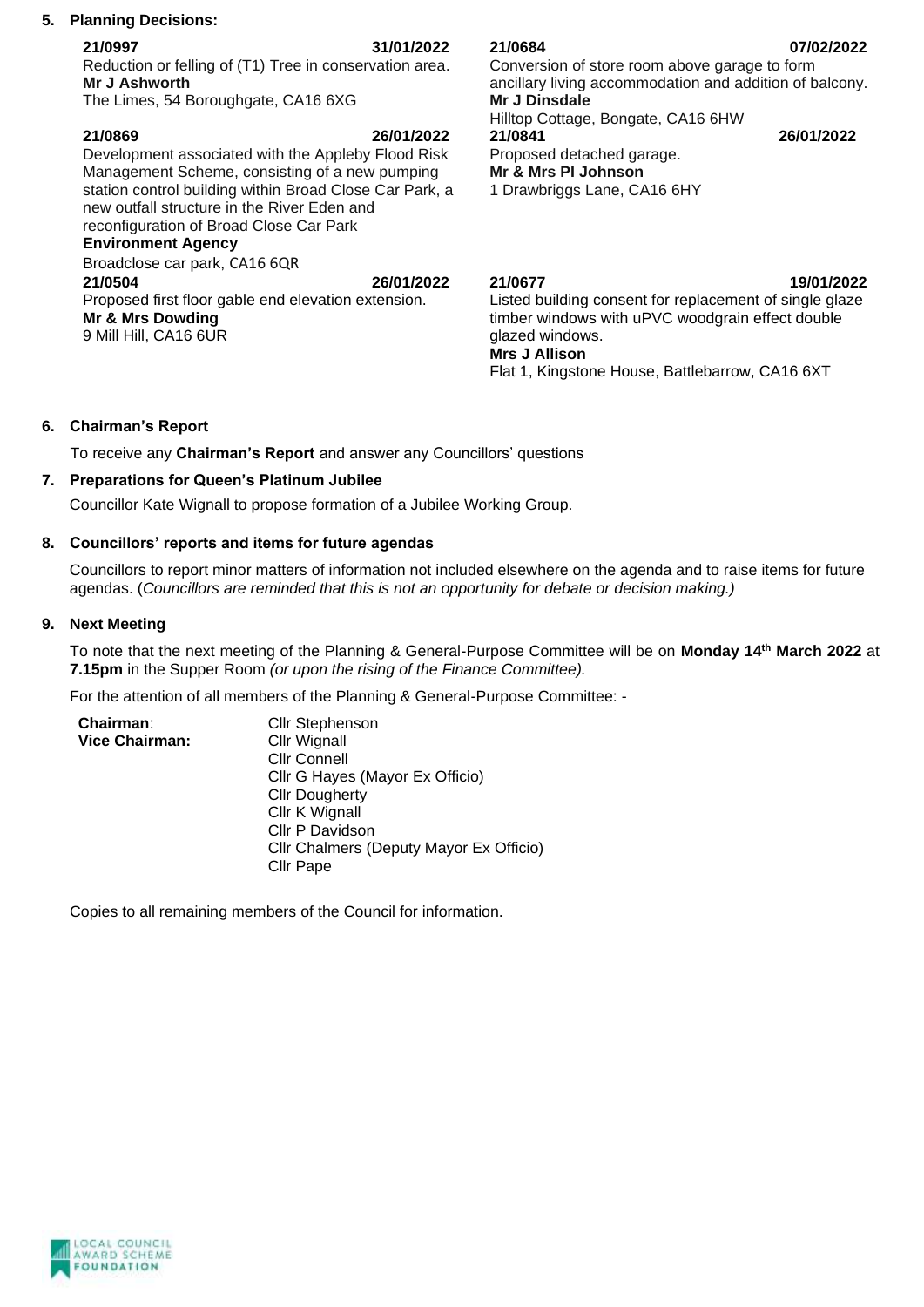# **APPLEBY-IN-WESTMORLAND TOWN COUNCIL**

Karen Lowthrop: Town Clerk Telephone: 017683 51177 Email: clerk@applebytown.org.uk



*www.applebytown.org*

Town Clerk's Office Moot Hall Boroughgate Appleby-in-Westmorland Cumbria CA16 6YB

# **PLANNING AND GENERAL PURPOSES COMMITTEE MINUTES**

# FOR THE MEETING HELD IN APPLEBY PUBLIC HALL

# **MONDAY 10th January 2022 AT 19.25**

**Also, In attendance**

# **Present**

Cllr Stephenson (Chairman) Cllr T Wignall (Vice Chairman) Cllr Connell Cllr Hayes (Mayor ex Officio) Cllr Hutchinson Cllr Dougherty Cllr Chalmers (Deputy Mayor ex Officio) Cllr Pape Cllr K Wignall Cllr Davidson

Cllr Rooke Cllr Curley Cllr H Potts Town Clerk

# **P1/01/22 Apologies for Absence**

No apologies for absence

#### **P2/01/22 Declarations of interest**

Cllr Connell declared a personal interest in relation to any item on the agenda that relates to Cumbria County Council and Eden District Council.

#### **P3/01/22 Actions from the Previous Minutes**

- **Appleby in Westmorland Society:** No update, Cllr Curley to set up meeting for Town Clerk with the society chair
- **Update Doomgate Culvert:** No update, still awaiting planning application decision
- **Appleby Heritage Centre:** Defer to item P6

#### **P4/01/22 Planning Application**s

The following applications were discussed, and the Committee have raised no objections.

| 21/1071                                          |  |
|--------------------------------------------------|--|
|                                                  |  |
| Land at Station Road Appleby                     |  |
| Discharge of Condition 5 (surface water drainage |  |
| scheme) attached to approval 20/0312             |  |
| NO OBJECTIONS                                    |  |

#### **P5/01/22 Planning Decisions**

No planning decisions were received for this meeting.

#### **P6/01/22 Chairman's Report**

Appleby Heritage Centre – Chair along with some committee members had been to visit the old loading shed to discuss possible developments. Andrew Laidlaw will be presenting at the next Full Council Meeting.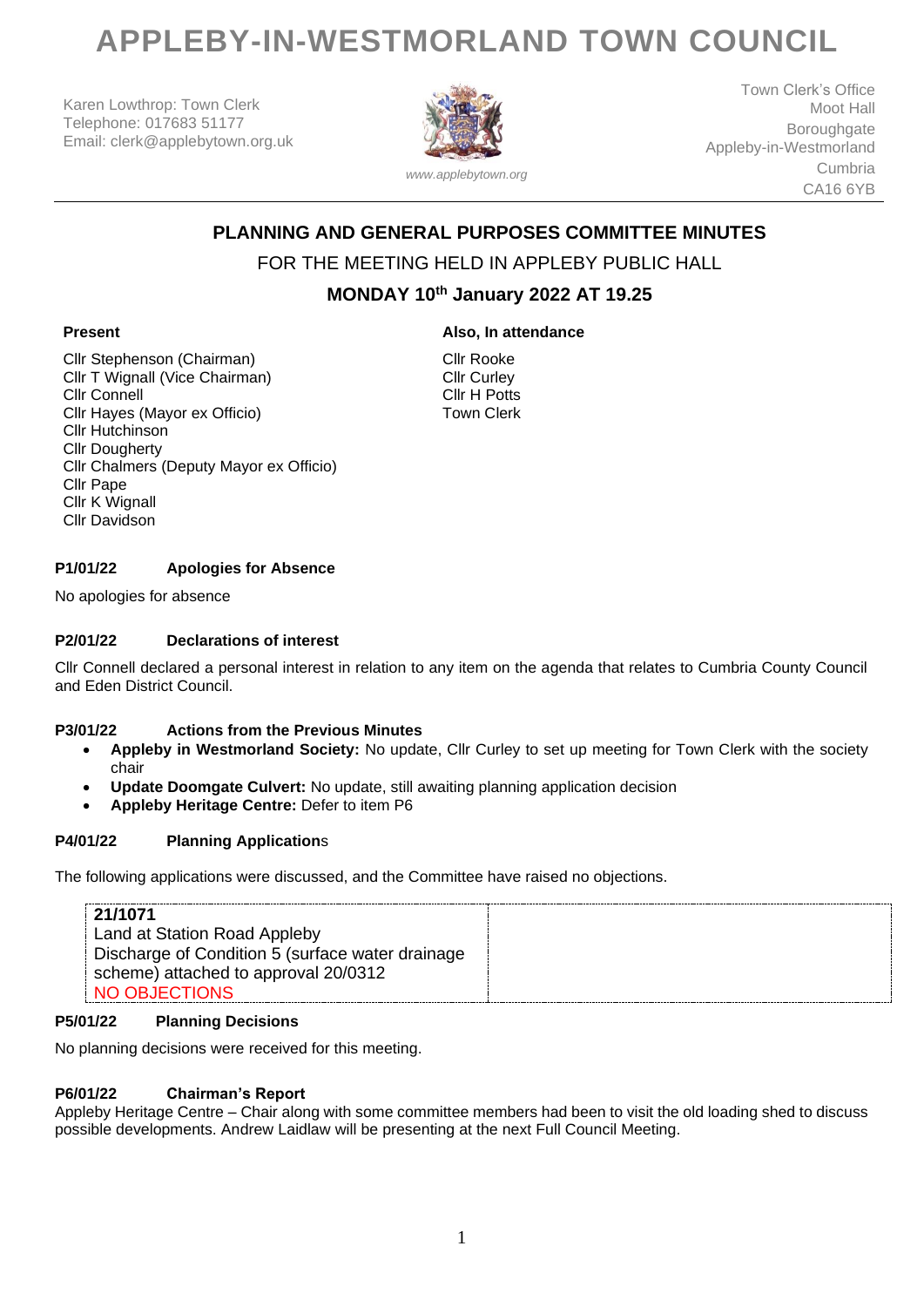# **P7/01/22 Coronation Park – Rotary Environmental Group**

The Committee was asked to provide support to the Rotary Environmental Group in their bid to enhance Coronation Park with planting and tidying up, given the appropriate approvals from EDC. ATC would support the project in terms of creating contacts and assisting with communications. Cllr Hayes proposed, and Cllr Chalmers seconded. The Clerk to talk with REG and EDC**. CLERK**

### **P8/01/22 Horse Fair Traffic Regs**

The Committee reviewed the changes in traffic regulations for Appleby Horse Fair 2022, prohibiting Horse-drawn or motor vehicles from various areas of the town. Cllr Chalmers asked for clarifications to how this would affect residents, **Cllr Connell to action.**

### **P9/01/22 Councillors' reports and items for future agenda**

Cllr K Wignall requested the committee start to look towards the 2022 Platinum Jubilee Plans

# **P10/01/22 Date of the Next Meeting**

Councillors noted that the next meeting of the Planning and General-Purpose Committee would be held in the Public Hall Supper Room on **Monday 14th February 2022** at **7.15pm** or upon the rising of the Finance Committee.

#### **There being no further business the meeting closed at 7.48pm**

AT THE COUNCIL MEETING ON: **WEDNESDAY 19th January 2022** THE COMMITTEE CHAIRMAN WAS AUTHORISED BY THE COMMITTEE TO SIGN THESE MINUTES TO CONFIRM THEIR BEING A TRUE AND ACCURATE RECORD: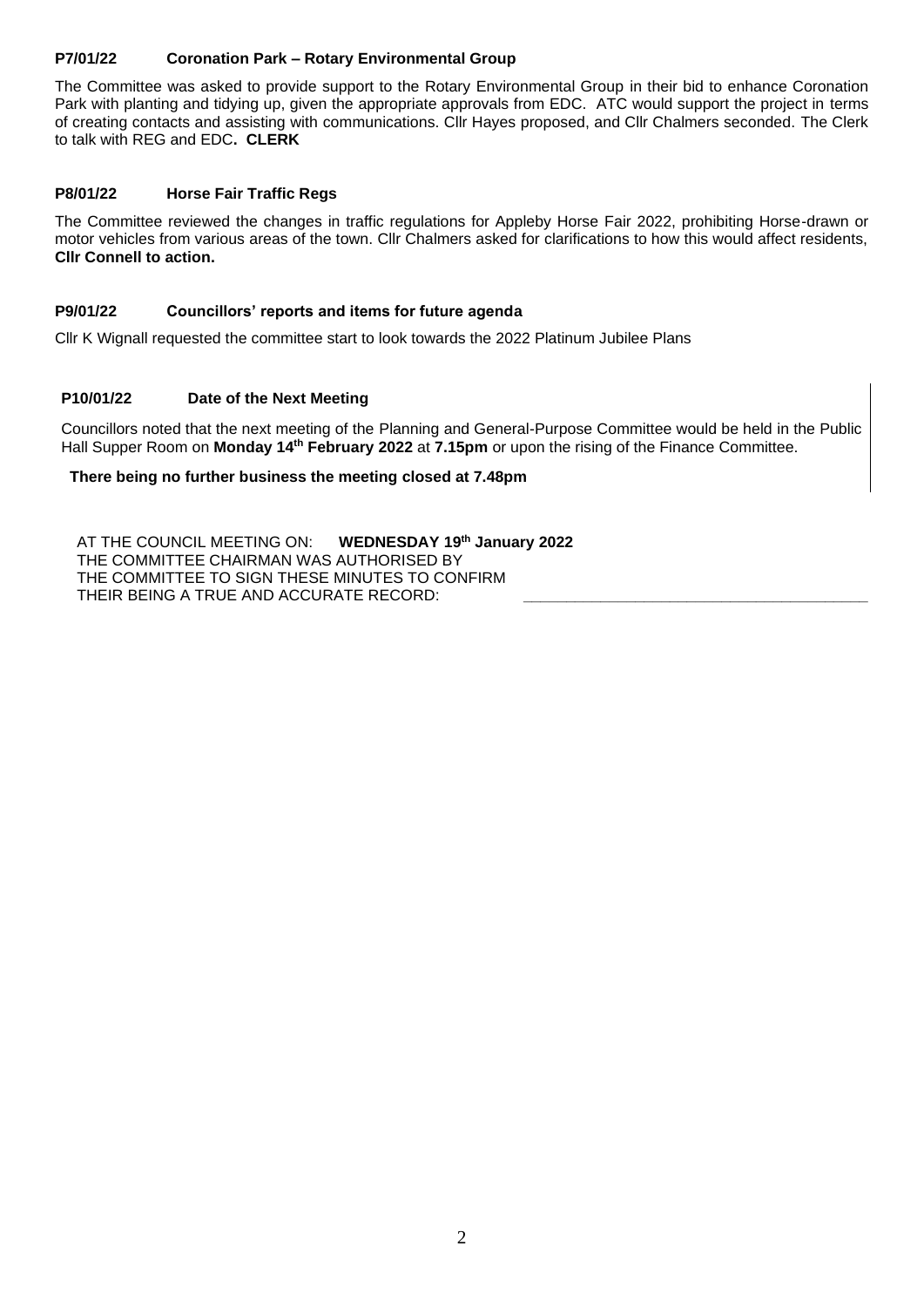# **Appleby Town Council**

# **Meeting with Chris Wilson – Chairman of Appleby & Westmorland Society**

Thursday 13th January 2022 - The Cloisters 1pm

Karen Lowthrop – Town Clerk and Chris Wilson

A meeting to discuss the future of The Appleby & Westmorland Society

Chris explained that the AWS member numbers are currently at an all time low and the effect of COVID restriction has meant a decrease in fund raising and the society are facing an inability to pay for 2020-21 room rent. Chris is hopeful that from February they can begin to hold coffee morning and speaker forum to raise funds, but the diminishing numbers and age cohort of the group makes sustainability of the society in the future an issue.

The Clerk on behalf of the Council, offered the following support to the group

The Clerk recognizes the importance of the work of the Society in keeping the rich history of the town alive and on record for future generations.

- Waiver the rent for the year 2021-22 taking into consideration the unprecedented year it has been and the inability of the society to raise funds.
- The Clerk has suggested that the Society and the Council work in partnership to maximise the good work being carried out by the society and to make the archive of historical work more widely available to the residents of Appleby and public. She has suggested the following arrangements.
- 1. From 1<sup>st</sup> April 2022, the Society will not pay an annual rent for the use of the room in the public hall, the archive material held by the Society will readily be available for the Council to use for promotional, historical, and social media content. The archive material will continue to be held in the archive room in the Public Hall and run by representatives of the Appleby & Westmorland Society.
- 2. At a mutually agreed date and time, the archive room will be open to the public one day a week.
- 3. The Society will assist with any individual queries the TIC/Council receive in response to request for historical information regarding Appleby & Westmorland.
- 4. Appleby Town Council will host a page for the Society to showcase its works with a monthly 'Focus on' spot on the ATC website celebrating the town's rich heritage. This will be managed by the Clerk's office with input from the society who will provide photos and narrative. The first 'Focus on' feature will run from the 1<sup>st of</sup> April, at Chris Wilson's suggestion it will be on Appleby and its railway.
- 5. As much of the current archive content has been 'loaned' to the society from individuals, the Society will remain the custodians of the archival material.
- 6. The Society will continue to hire other rooms in the public hall for meetings, seminars, and coffee mornings to raise funds.
- 7. The society will produce an annual report for the Council's year end report on its activities over the year.